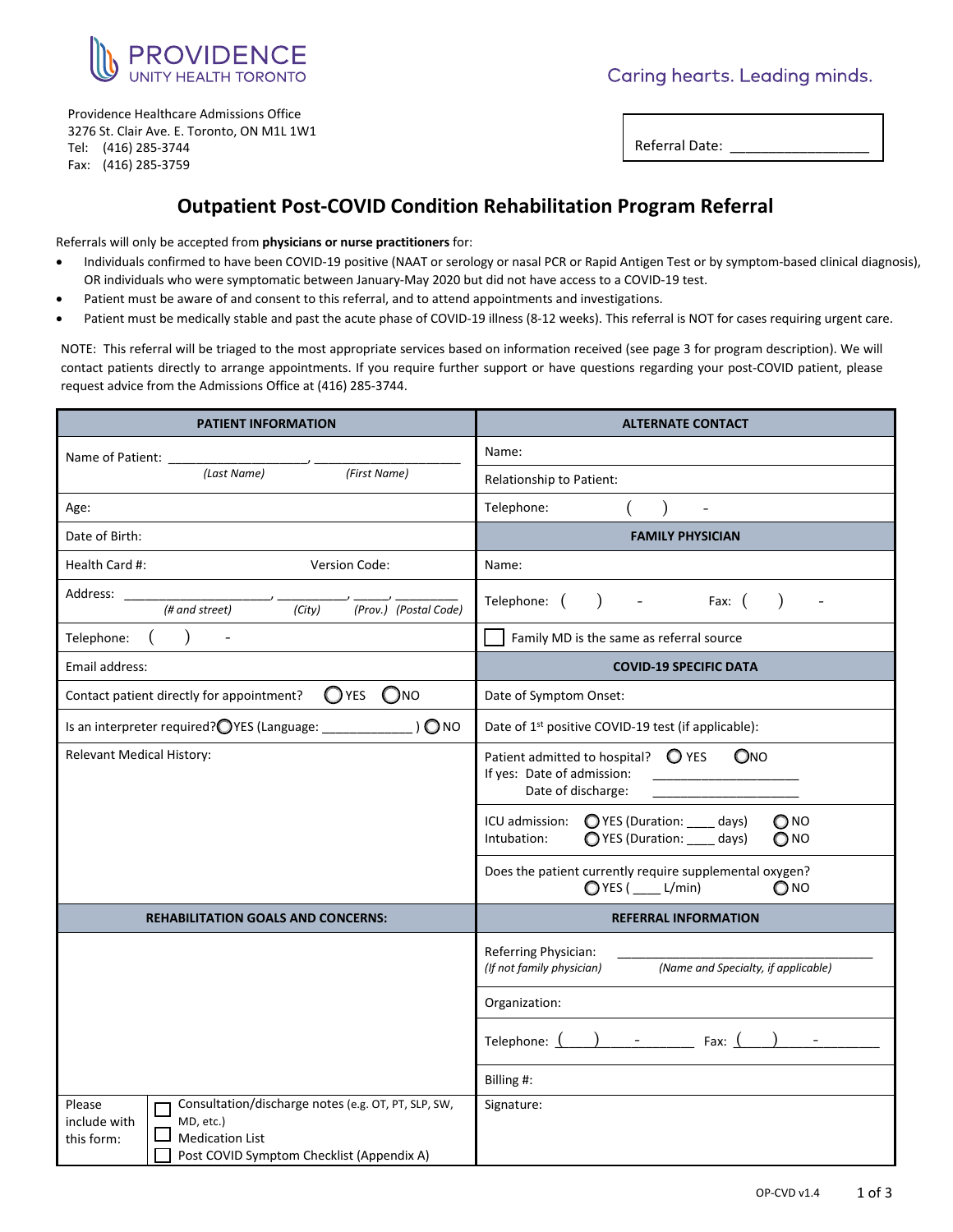Date of Completion:

| Patient Name: |  |
|---------------|--|
| Birthdate:    |  |

#### **Appendix A: Post COVID Symptom Checklist**

**Sample Script:** The next part of the survey we will be discussing any symptoms you are currently experiencing as a result of COVID-19. The symptoms are divided into categories which will help us determine how to best direct your recovery. If you have no symptoms in a category, please indicate N/A and we will move on to the next section. If you are unsure, we will ask more detailed questions. For each question, please indicate if your symptoms are **worse**, the **same** or **better** than before your illness.

| <b>Cardiorespiratory Symptoms?</b>                                              |                                                    | <b>Neurological Symptoms?</b>                                                                                    |                                                    |                        |
|---------------------------------------------------------------------------------|----------------------------------------------------|------------------------------------------------------------------------------------------------------------------|----------------------------------------------------|------------------------|
|                                                                                 | $\boxtimes$ Yes $\Box$ N/A $\Box$ Unsure           |                                                                                                                  | $\Box$ Yes $\Box$ N/A $\Box$ Unsure                |                        |
| Shortness of breath at rest?<br>$\Box$ N/A                                      | $\Box$ Worse $\Box$ Same<br>$\Box$ Better          | Difficulty controlling the<br>movement of your body? □ N/A                                                       | $\Box$ Worse $\Box$ Same<br>$\Box$ Better          |                        |
| Shortness of breath with<br>activity? $\Box$ N/A                                | $\Box$ Worse $\Box$ Same<br>$\Box$ Better          | Difficulty eating, drinking or<br>swallowing (i.e. uncoordinated,<br>slow, painful, choking,<br>coughing)? □ N/A | $\Box$ Worse $\Box$ Same<br>$\Box$ Better          |                        |
| Lingering cough or noisy<br>breathing? □ N/A                                    | $\Box$ Worse $\Box$ Same<br>$\Box$ Better          | Difficulty speaking (e.g. voice<br>changes, formulating<br>explanations, etc.)? □ N/A                            | $\Box$ Worse $\Box$ Same<br>$\Box$ Better          |                        |
| Chest pain at rest?                                                             | $\Box$ Worse $\Box$ Same                           | Difficulty controlling your:<br>Bowels? □ N/A                                                                    | $\Box$ Worse $\Box$ Same<br>$\Box$ Better          |                        |
| $\Box$ N/A                                                                      | $\Box$ Better                                      | Difficulty controlling your:<br>Bladder? □ N/A                                                                   | $\Box$ Worse $\Box$ Same<br>$\Box$ Better          |                        |
| Chest pain with activity?<br>$\Box$ N/A                                         | □ Worse □ Same<br>$\Box$ Better                    | Issues with concentration,<br>thinking or memory? $\Box$ N/A                                                     | $\Box$ Worse $\Box$ Same<br>$\Box$ Better          |                        |
| Dizziness, fainting or loss<br>of consciousness?                                | $\Box$ Worse $\Box$ Same<br>$\Box$ Better          | Difficulty hearing?<br>$\Box$ N/A                                                                                | $\Box$ Same<br>$\Box$ Worse<br>$\square$ Better    |                        |
| $\Box$ N/A                                                                      |                                                    | Difficulty seeing?<br>$\Box$ N/A                                                                                 | $\Box$ Same<br>$\square$ Worse<br>$\Box$ Better    |                        |
| <b>Musculoskeletal Symptoms?</b>                                                |                                                    |                                                                                                                  |                                                    |                        |
|                                                                                 |                                                    | <b>Other Symptoms?</b>                                                                                           |                                                    |                        |
|                                                                                 | $\Box$ Yes $\Box$ N/A $\Box$ Unsure                |                                                                                                                  | $\Box$ Yes $\Box$ N/A $\Box$ Unsure                |                        |
| Generalized muscle<br>weakness? □ N/A                                           | $\Box$ Worse $\Box$ Same<br>$\square$ Better       | Extreme<br>fatigue/exhaustion? □ N/A                                                                             | $\Box$ Worse $\Box$ Same<br>$\Box$ Better          |                        |
| Muscle or joint pain?<br>$\Box$ N/A                                             | $\Box$ Worse $\Box$ Same<br>$\Box$ Better          | Worse after physical or<br>mental activity?                                                                      | $\Box$ Yes $\Box$ No                               |                        |
| Difficulty walking?<br>$\Box$ N/A                                               | $\Box$ Worse $\Box$ Same<br>$\Box$ Better          | Have you lost your taste or<br>sense of smell?                                                                   | $\Box$ Yes $\Box$ No                               |                        |
| Difficulty doing own<br>washing & dressing?<br>$\Box$ N/A                       | $\Box$ Worse $\Box$ Same<br>$\Box$ Better          | Have you been eating less<br>than usual for more than 1<br>week?                                                 | $\Box$ Yes $\Box$ No                               | *See                   |
| Difficulty doing your usual<br>activities (i.e. leisure or<br>work)? $\Box$ N/A | $\square$ Worse<br>$\square$ Same<br>$\Box$ Better | Have you lost or gained a<br>significant amount of<br>weight without trying?                                     | $\Box$ Yes $\Box$ No<br>□Lost □ Gained             | below                  |
| <b>Mood Related Symptoms?</b>                                                   | $\Box$ Yes $\Box$ N/A $\Box$ Unsure                | Issues with pain or<br>discomfort? □ N/A                                                                         | $\Box$ Same<br>$\square$ Worse<br>$\square$ Better |                        |
| Experiencing anxiety?<br>$\Box$ N/A                                             | □ Worse □ Same<br>$\Box$ Better                    | Difficulty sleeping?<br>$\Box$ N/A                                                                               | $\square$ Worse<br>$\Box$ Same<br>$\Box$ Better    | Additional<br>Question |

\* Upon completion, providers should ask clients about additional symptoms that may have been missed.

**\*Additional Question:** Are you experiencing any stomach, digestion, or bowel concerns? ☐Yes ☐ No

 $\bigcirc$   $\bigcirc$  Adapted from: Sivan M, Halpin S, Gee J. Assessing long term rehabilitation needs in COVID-19 survivors using a telephone screening tool (C19-YRS tool). ACNR. 2020; 19 (4): 14-7. doi: <u>https://doi.org/10.47795/NELE5960</u> is used under <u>CC BY 4.0</u>.